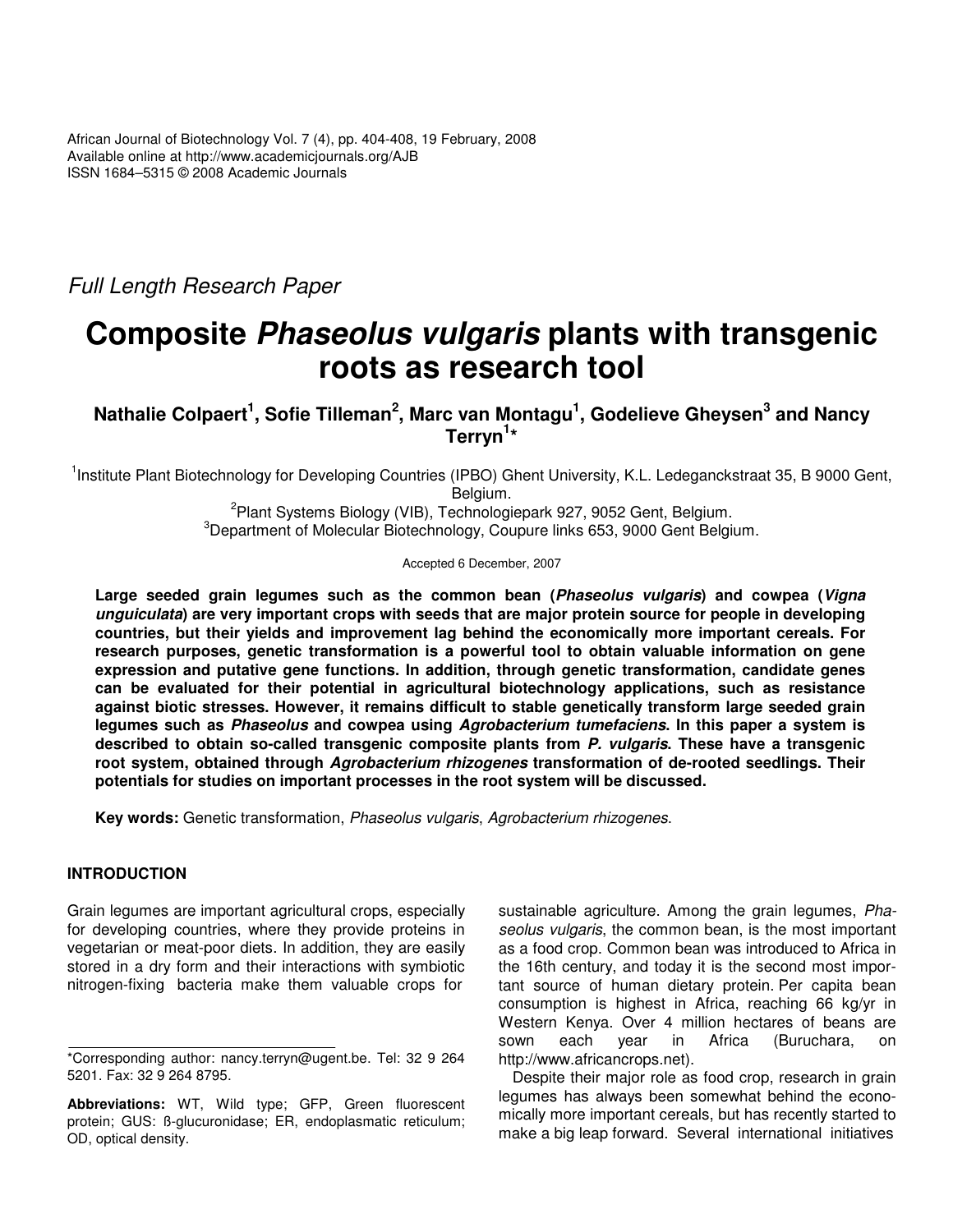| <b>Component</b>    | <b>GM</b>    | <b>CM</b>      | <b>WM</b> | <b>SM</b>             |
|---------------------|--------------|----------------|-----------|-----------------------|
| $MS$ basal $(g)$    | 2.15         | 4.3            | 4.3       | 4.3                   |
| MES(g)              |              | 0.5            | 0.5       | 0.5                   |
| Sucrose (g)         | 20           |                |           |                       |
| Glucose (g)         |              | 20             | 20        | 20                    |
| рH                  | 5.8          | 2<br>5.8       | 5.8       | $\overline{2}$<br>5.8 |
| Bacto Agar (g)      | 6            |                |           |                       |
| Phytagel (g)        |              | 3              |           | З                     |
| AS $(1M)$ $(\mu I)$ |              | 200            |           |                       |
| Cb (200 mg/ml) (ml) |              |                | 2.0       | 1.5                   |
| G418 (20 mg/ml)(ml) |              |                |           | 1.5                   |
| Recipient           | 3<br>16 pots | 4<br>16 plates |           | 16 pots               |

**Table 1.** Composition of the media used for seed germination and transformation (per liter).

<sup>1</sup>pH was set with 1 M NaOH before adding agar.

<sup>2</sup>pH was set with 10 M NaOH, before adding Phytagel if required.

 $3$ Sterile plastic pots with filter system in cover (height 13.5 cm, diameter 9 cm (Duchefa®)).

<sup>4</sup>Petridisches, diameter 14.5 cm and height 2.0 cm.

have been started, aiming at more concerted actions in the field of legume genomics and genetics. Important to mention in this context are the *Medicago* genome consortium (http://www.medicago.org/genome), the International Conferences on Legume Genomics and Genetics (ICLGG), a large EU funded Integrated Project focusing on legumes (www.eugrainlegumes.org) and consortia focusing on Phaseolus (www.phaseolus.net) and cowpea (http://www.entm.purdue.edu/ngica/).

In spite of these efforts, two of the more important food legumes, common bean (*P. vulgaris*) and cowpea (*Vigna unguiculata*), still miss some practical tools for genomic research, such as genetic transformation. Although progress has been achieved in *Phaseolus acutifolius* (Zambre et al., 2005) and cowpea (Popelka et al., 2006), it may still take some time for these protocols to be used routinely in several labs. Furthermore the protocols are laborious and have a rather long time frame.

For these reasons we have investigated the use of composite plants as described for *Medicago* (Boisson-Dernier et al., 2001) and soybean (Collier et al., 2005) for their potential to be used in *P. vulgaris*. These composite plants can be seen as semi-transgenic plants, obtained by using *Agrobacterium rhizogenes* to form transgenic roots on a wild type de-rooted seedling. An optimized protocol for *P. vulgaris* is described and the possibilities on the use of this system are discussed.

#### **MATERIAL AND METHODS**

#### **Growth of** *P. vulgaris* **seedlings**

*P. vulgaris* seeds of the cultivars Carioca and Xan (obtained from Prof. Zuilly, Univ. Paris 12, France and CIAT, Columbia, respectively) have been used. Thirty seeds were rinsed in 70% EtOH (100ml) for 20 s and vigorously shaken, after which they were immersed in 3% NaOCl (300 ml) with 6 drops Tween 20 for 10 m with gentle shaking. Seeds were washed 4 times with sterile water (about 500 ml in total), and distributed in pots with GM medium (Table 1). Seeds were pushed in the medium about ¾ of the seed size deep, with the hilum side up and incubated at 25°C for 7 days. The first 3 days the pots were covered with aluminium foil to keep the seeds in the dark, the next four days a 16 h light/8 h dark cycle was used.

#### *A. rhizogenes*

*A. rhizogenes* WT strain 15834 (Lippincott and Lippincott, 1969) was grown overnight at 28°C in 100 ml liquid YEB medium. For the transformation, an *A. rhizogenes* strain obtained through tri-parental mating the Gateway vector pK7WG2D (Karimi et al., 2002), containing an *NPTII* antibiotic resistance marker with a cloned *uidA* (GUS marker gene with an intron) under the control of the 35S promoter was used. The pK7WG2D vector has the *EGFP-ER* gene, containing a signal to direct GFP to the ER under the control of the *RolD* promoter.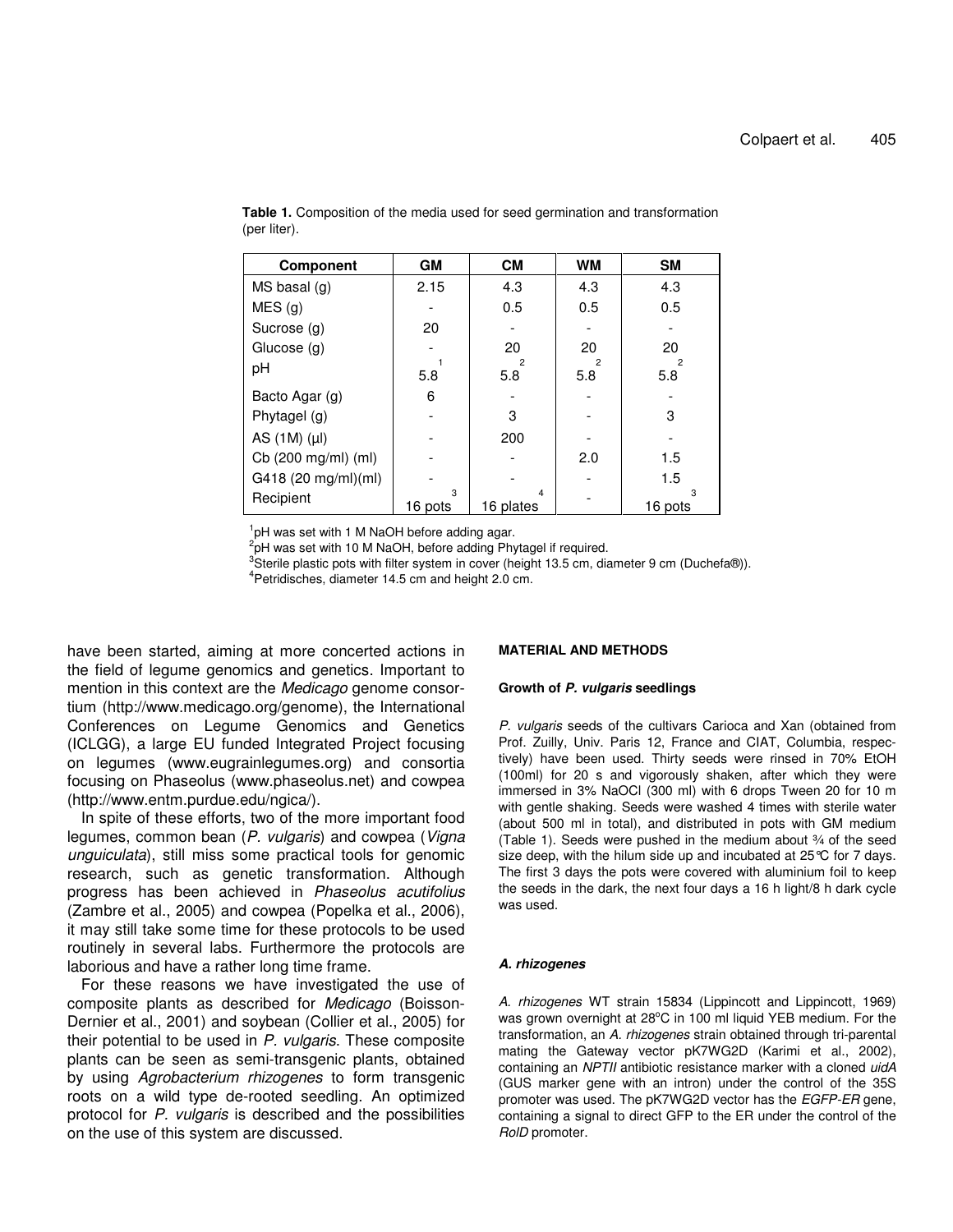

**Figure 1. A:** *P. vulgaris* (genotype Xan) one week after germination; **B:** derooted *P. vulgaris* (genotype Carioca left and Xan right) before *Agrobacterium* infection; **C:** hairy roots of *P. vulgaris* (genotype Xan) forming on the inoculated derooted seedlings (view from the top in large pot).

#### **Co-transformation**

7-day old seedlings were de-rooted about 4 cm under the cotyledonary nodes. The cotyledons were also removed. The de-rooted seedlings where put vertically in an *A. rhizogenes* suspension of 1 OD, so that only the lower 2 cm of the de-rooted seedlings were in touch with the solution during 5 m. The de-rooted seedlings were dipped on sterile absorbing paper, to remove excess bacteria. They were then incubated on plates (2 seedlings per plate) with cocultivation medium (CM, Table 1). Seedlings were put slightly inclined, so that the leaves did not touch the medium but the region of the removed cotyledons and the cut root did. The infected seedlings were incubated for 72 h at 22°C in a 16 h light/8 h dark cycle.

#### **Selection**

After the 72 h incubation, the de-rooted seedlings were washed in 100 ml wash medium (WM, Table 1) with careful shaking. This step was repeated twice, after which the de-rooted seedlings were dipped on sterile absorbing paper to remove excess liquid. Then they were transferred to pots with selection medium (SM, Table 1), taking care that the stem was not fully immersed in the medium, to allow the generation of hairy roots. Carbenicillin was added to the medium as an antibiotic to stop growth of *A. rhizogenes*. As selective antibiotic for the presence of the T-DNA, geneticin G418 was used at a concentration of 30 mg/l. Controls were included to check for the potential effect of geneticin on hairy root formation. Pots were incubated at 22°C in a 16 h light/8 h dark cycle. At the cut region, usually first yellow-green callus-like tissue appeared, from which roots then emerged.

#### *GFP* **and** *GUS* **expression**

GFP fluorescence was visualised with a fluorescence microscope

Leica, with excitation at 480/40 nm and emission at 510 nm and photographed with a digital camera. *GUS* expression was analysed as described in Zambre et al. (2005). Incubation was done for 1 h. These assays were done 3 weeks after transfer to selective medium at which time hairy roots were about 4 cm long. Agar was removed and GFP visualised followed by GUS staining.

## **RESULTS AND DISCUSSION**

Since stable transformation of large grain legumes is still quite troublesome, we have optimized a protocol to obtain so-called transgenic composite plants from *P. vulgaris*. It had been demonstrated before that *P. vulgaris* was sensitive to *A. rhizogenes* infection (Barros et al., 1997), but there are no reports that it has been possible to regenerate transgenic plants from these roots. In this work we have used de-rooted seedlings that were inoculated with *A. rhizogenes*, which resulted in a rapid formation of hairy roots, and the establishment of so-called composite plants (Figure 1).

Hairy roots were obtained in 50% of the plants for genotype Xan and to 75% for genotype Carioca. The used *A. rhizogenes* strain in this work carried, besides its Ri plasmid, a T-DNA vector with an antibiotic resistance gene (*NPTII*) and a *GFP* and/or *GUS* gene. Geneticin was added to the medium to select for roots cotransformed with this T-DNA, as it had been observed in previous work from the group that geneticin generally gives better results than the traditionally used kanamycin (Dillen et al., 1997). Controls were included to check for the potential effect of geneticin on hairy root formation. No negative effect on hairy root formation was observed.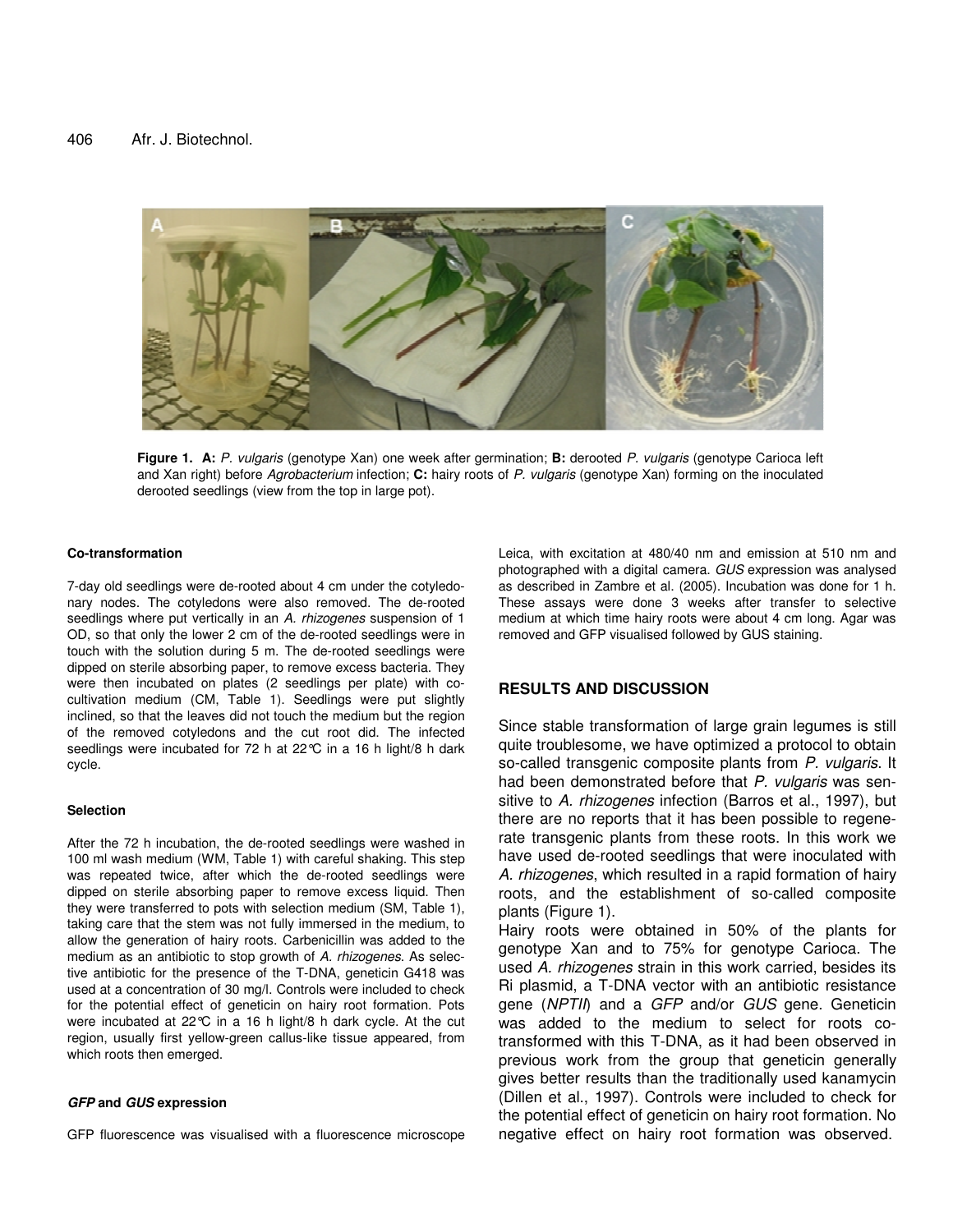

**Figure 2.a, b:** *GUS* expression of hairy roots of *P. vulgaris* genotype Xan (photo taken from 2 different angles). **1, 2, 3:** *GFP* -expression of the indicated regions of the hairy roots from *P. vulgaris* genotype Xan (bar corresponds to 5 mm).

Transformation of the *P. vulgaris* hairy roots was detected using two visible markers, GFP and GUS. It has been described that co-transformation of both the Ri and a binairy T-DNA is possible due to the high homology of these plasmids (Simpson et al., 1986). Three weeks after transformation, hairy roots were tested for *GFP* and *GUS* expression. The hairy roots at that point reached about 4 cm. Staining with GUS and visualization of GFP gave in principle identical results, although sometimes it was observed that roots that were negative for GFP expression, were stained light blue in the GUS assay. This could be due to a higher sensitivity of the GUS assay or a specific staining, resulting from diffusion of the X-Gluc monomer after cleavage of the  $\beta$ -glucuronide group, followed by dimerisation at that site. As GFP is an *in vivo* marker, it can be used to screen for the co-transformed roots, and discard the non-transformed ones before biological assays are done. Based on *GFP* and *GUS* expression analysis (Figure 2) it was estimated that about

75% of the roots were co-transformed.

It has been shown that hairy roots either as such or as part of a composite plant, can behave similarly to wild type roots in many root relevant processes such as nodulation or colonization by endomycorrhizal fungi (Boisson-Dernier et al., 2001; Estrada-Navarette et al., 2006), pathogen infection (Fang et al., 2006) and nematode infection (Narayanan et al., 1999; Williamson and Kumar, 2006). Thus we believe that this protocol can have wide applications in *Phaseolus* research. Many problems in bean cultivation arise from biological processes at the root level. Research in this area could already benefit by this fast transgene approach as a research tool as long as a rapid and reproducible stable transformation system is not at hand for *P. vulgaris*. Recent techniques such as gene silencing also allows for this system to provide a rapid tool for analysis of the role of specific genes in certain processes.

The described protocol is a full *in vitro* one, which also